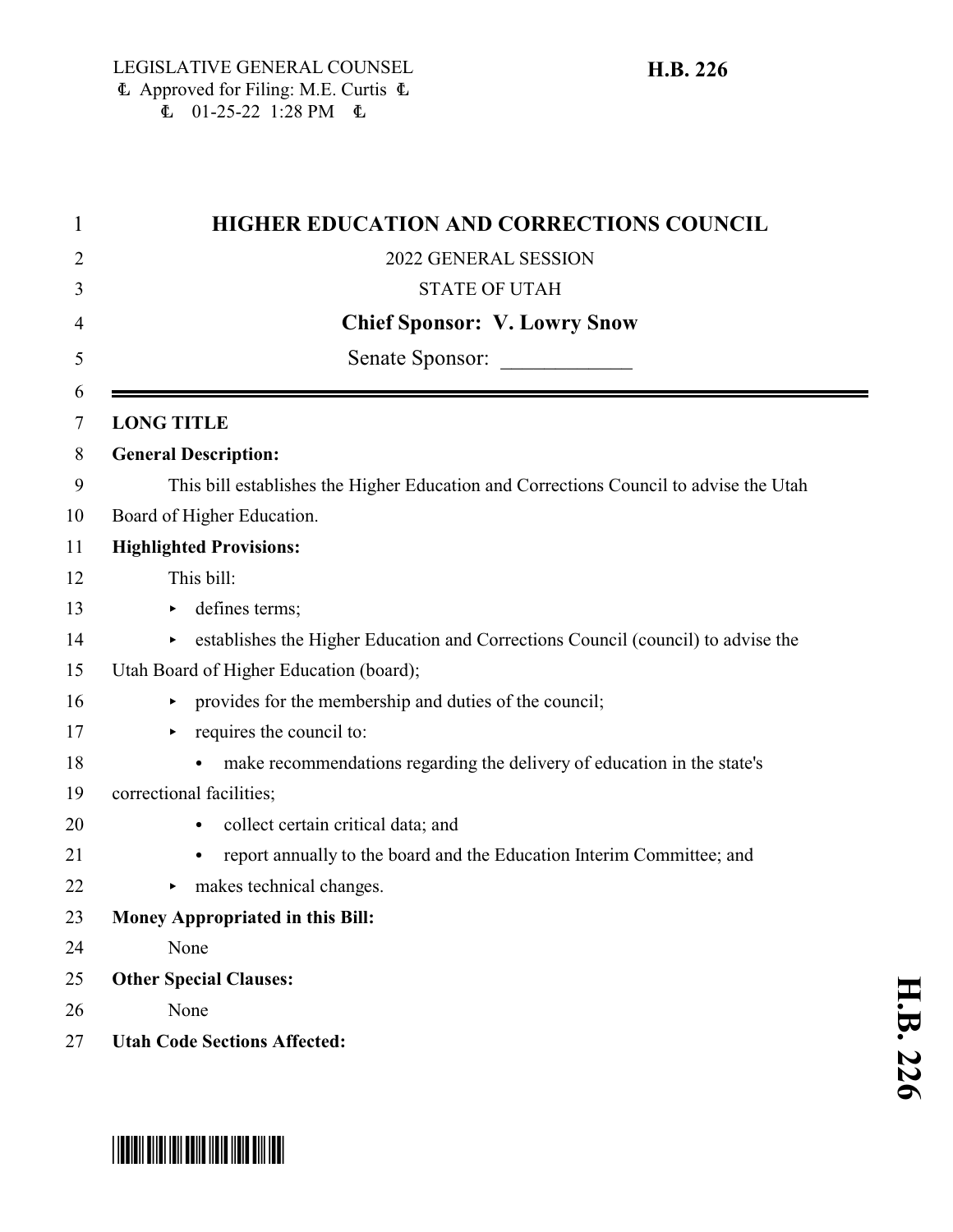<span id="page-1-1"></span><span id="page-1-0"></span>

| 28       | <b>AMENDS:</b>                                                                           |
|----------|------------------------------------------------------------------------------------------|
| 29       | 53E-1-201, as last amended by Laws of Utah 2021, Chapters 64, 251, and 351               |
| 30       | <b>ENACTS:</b>                                                                           |
| 31       | 53B-33-101, Utah Code Annotated 1953                                                     |
| 32       | 53B-33-201, Utah Code Annotated 1953                                                     |
| 33       | 53B-33-202, Utah Code Annotated 1953                                                     |
| 34<br>35 | Be it enacted by the Legislature of the state of Utah:                                   |
| 36       | Section 1. Section 53B-33-101 is enacted to read:                                        |
| 37       | <b>CHAPTER 33. HIGHER EDUCATION AND CORRECTIONS COUNCIL</b>                              |
| 38       | <b>Part 1. General Provisions</b>                                                        |
| 39       | 53B-33-101. Definitions.                                                                 |
| 40       | As used in this chapter, "council" means the Higher Education and Corrections Council    |
| 41       | created in Section 53B-33-201.                                                           |
| 42       | Section 2. Section 53B-33-201 is enacted to read:                                        |
| 43       | <b>Part 2. Council Duties</b>                                                            |
| 44       | 53B-33-201. Higher Education and Corrections Council.                                    |
| 45       | There is created the Higher Education and Corrections Council to advise the board<br>(1) |
| 46       | in the development and delivery of accredited higher education curriculum to inmates     |
| 47       | incarcerated in the state correctional system.                                           |
| 48       | The council consists of the following 11 members:<br>(2)                                 |
| 49       | (a) a member of the House of Representatives whom the speaker of the House of            |
| 50       | Representatives appoints;                                                                |
| 51       | (b) a member of the Senate whom the president of the Senate appoints;                    |
| 52       | (c) two members of the Utah Board of Higher Education who has expertise in technical     |
| 53       | colleges and whom the commissioner of higher education appoints;                         |
| 54       | (d) the commissioner or the commissioner's designee;                                     |
| 55       | one employee of a technical college whom the commissioner appoints;<br>(e)               |
| 56       | one employee of a degree-granting institution whom the commissioner appoints;<br>(f)     |
| 57       | one member of the Board of Pardons and Parole whom the chair of the board<br>(g)         |
| 58       | appoints;                                                                                |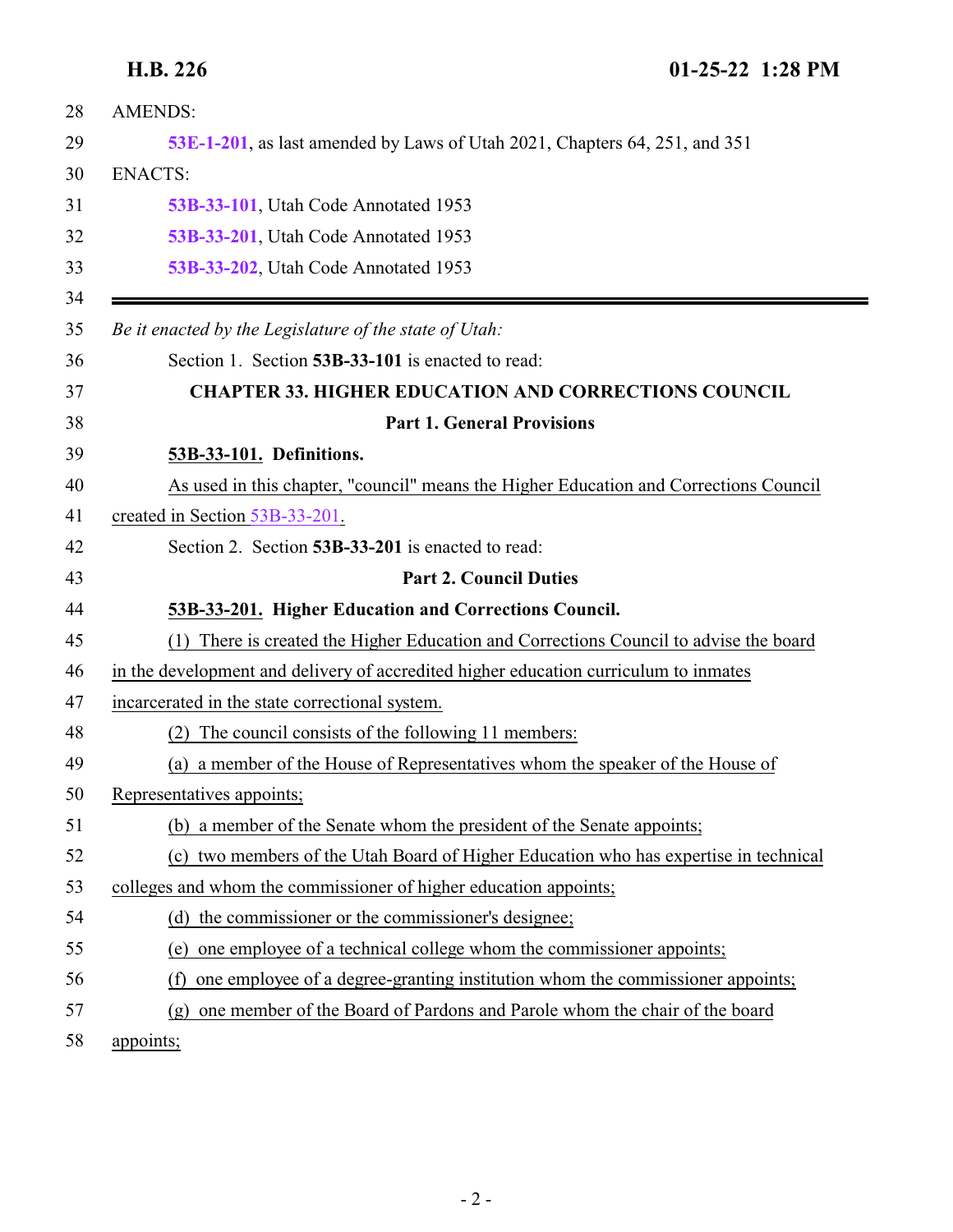## **01-25-22 1:28 PM H.B. 226**

| 59 | (h) the executive director of the Department of Corrections or the executive director's       |
|----|-----------------------------------------------------------------------------------------------|
| 60 | designee;                                                                                     |
| 61 | one employee of the Department of Corrections whom the executive director of the<br>(i)       |
| 62 | Department of Corrections appoints; and                                                       |
| 63 | (i) the executive director of the Department of Workforce Services or the executive           |
| 64 | director's designee.                                                                          |
| 65 | $(3)$ (a) The members described in Subsections $(2)(a)$ and $(2)(b)$ shall serve as co-chairs |
| 66 | of the commission.                                                                            |
| 67 | (b) (i) Except as provided under Subsection $(3)(b)(ii)$ , an appointed member of the         |
| 68 | commission shall serve a term of two years.                                                   |
| 69 | (ii) A commission member's term ends on the day on which the member's status that             |
| 70 | allows the member to serve on the commission under Subsection (2) ends.                       |
| 71 | (c) The individuals authorized to make appointments under Subsection (2) shall make           |
| 72 | the respective appointments:                                                                  |
| 73 | for the initial appointments, before July 1, 2022;<br>(i)                                     |
| 74 | (ii) for subsequent terms, before July 1 of each odd-numbered year, by:                       |
| 75 | (A) reappointing the council member whose term expires under Subsection $(3)(b)(i)$ ; or      |
| 76 | (B) appointing a new council member; and                                                      |
| 77 | (iii) in the case of a vacancy created under Subsection $(3)(b)(ii)$ , for the remainder of   |
| 78 | the vacated term.                                                                             |
| 79 | (d) The individual authorized to make appointments under Subsection (2) may change            |
| 80 | the relevant appointment described in Subsection (2) at any time for the remainder of the     |
| 81 | existing term.                                                                                |
| 82 | (4) (a) The salary and expenses of a council member who is a legislator shall be paid in      |
| 83 | accordance with Section 36-2-2 and Legislative Joint Rules, Title 5, Chapter 3, Legislator    |
| 84 | Compensation.                                                                                 |
| 85 | (b) A council member who is not a legislator:                                                 |
| 86 | may not receive compensation or benefits for the member's service on the council;<br>(i)      |
| 87 | and                                                                                           |
| 88 | (ii) may receive per diem and reimbursement for travel expenses that the council              |
|    |                                                                                               |

member incurs as a council member at the rates that the Division of Finance establishes under: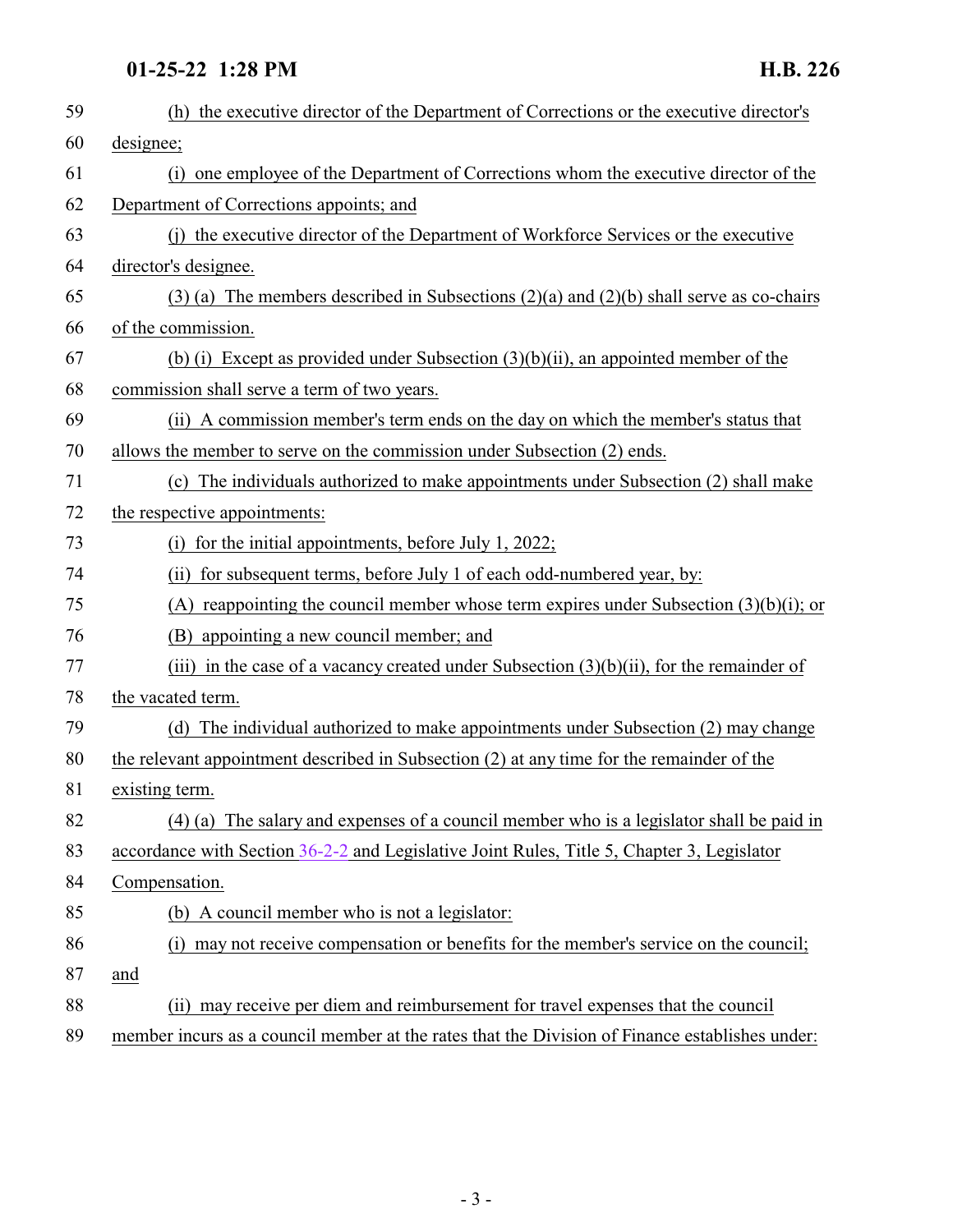<span id="page-3-0"></span>**H.B. 226 01-25-22 1:28 PM**

| 90  | (A) Sections $63A-3-106$ and $63A-3-107$ ; and                                                |
|-----|-----------------------------------------------------------------------------------------------|
| 91  | (B) rules that the Division of Finance makes under Sections $63A-3-106$ and                   |
| 92  | 63A-3-107.                                                                                    |
| 93  | (5) (a) A majority of the council members constitutes a quorum.                               |
| 94  | The action of a majority of a quorum constitutes an action of the council.<br>(b)             |
| 95  | The commissioner shall provide staff support to the council.<br>(6)                           |
| 96  | Section 3. Section 53B-33-202 is enacted to read:                                             |
| 97  | 53B-33-202. Council duties -- Reporting.                                                      |
| 98  | The council shall:<br>(1)                                                                     |
| 99  | coordinate, facilitate, and support the delivery of higher education in the state's<br>(a)    |
| 100 | correctional facilities to prepare inmates for integration and productive employment upon     |
| 101 | release;                                                                                      |
| 102 | (b) explore and provide recommendations to the board and the Utah Department of               |
| 103 | Corrections for the efficient and effective delivery of higher education programs to inmates, |
| 104 | including:                                                                                    |
| 105 | evidence-based practices and technologies;<br>(i)                                             |
| 106 | (ii) methods of maximizing and facilitating inmate access to educational programs;            |
| 107 | (iii) methods of supporting and facilitating timely completion of courses, certificates,      |
| 108 | and degrees;                                                                                  |
| 109 | (iv) methods of emphasizing educational programs that:                                        |
| 110 | (A) align with current and future workforce demands of the state;                             |
| 111 | (B) lead to occupations that are accessible to released inmates;                              |
| 112 | (C) provide sustainable wages; and                                                            |
| 113 | (D) maximize accessibility and timely completion during incarceration;                        |
| 114 | use of cross-institutional application of coursework toward certificates and degrees;<br>(v)  |
| 115 | (vi) use of coursework that encourages personal and civil development; and                    |
| 116 | methods of leveraging innovative course delivery methods, including technology<br>(vii)       |
| 117 | resources;                                                                                    |
| 118 | (c) collect and maintain critical data regarding:                                             |
| 119 | enrollment and completion of postsecondary education courses, certificate<br>(i)              |
| 120 | programs, credentials, and degree programs;                                                   |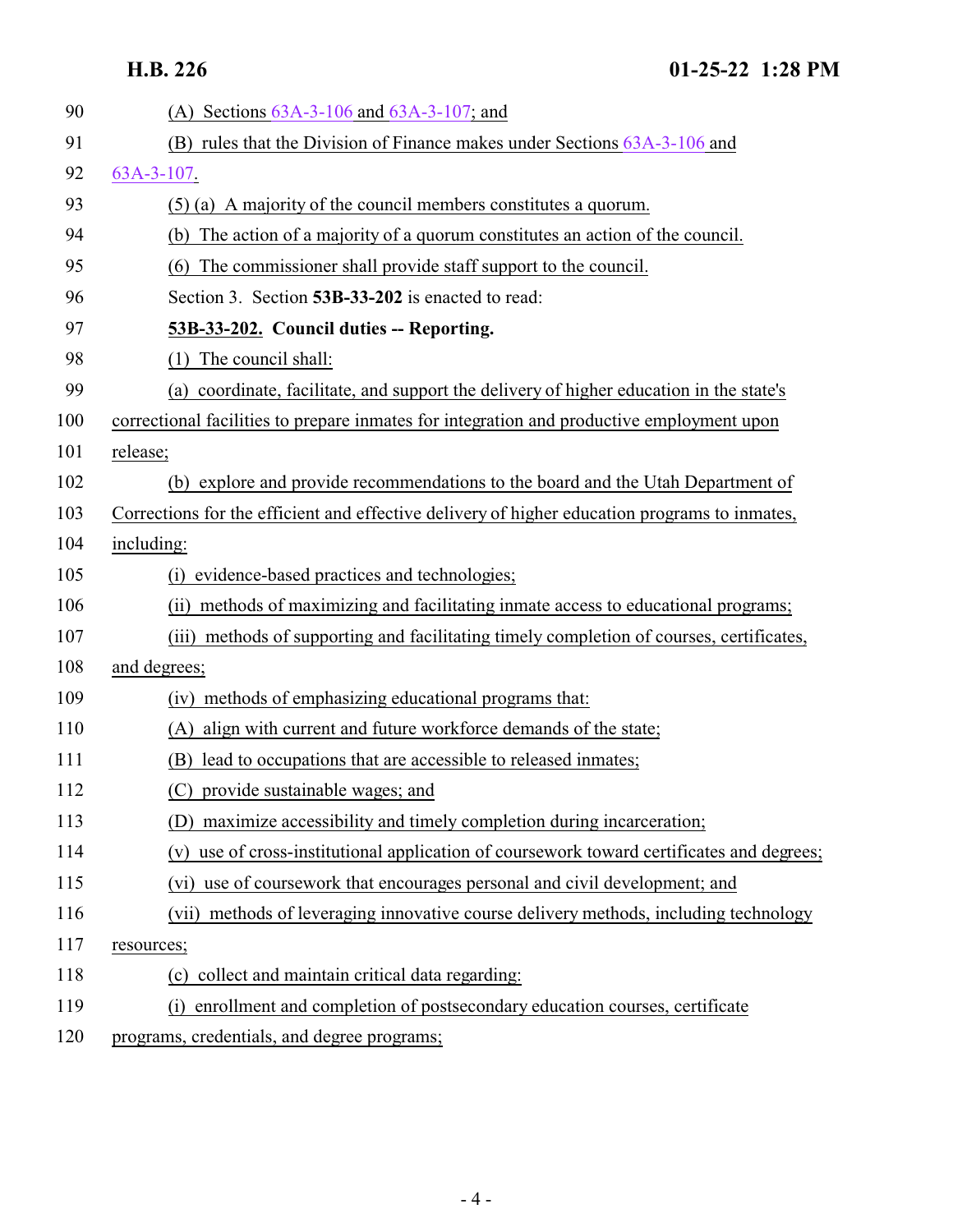# **01-25-22 1:28 PM H.B. 226**

<span id="page-4-0"></span>

| 121 | (ii) federal and state student aid awarded to inmates;                                          |
|-----|-------------------------------------------------------------------------------------------------|
| 122 | (iii) the impact of postsecondary education for inmates and inmates' families,                  |
| 123 | correctional staff, and other others in the correctional environment;                           |
| 124 | (iv) costs of postsecondary education in prison, including any recommendations for              |
| 125 | continued improvement;                                                                          |
| 126 | (v) regarding formerly incarcerated individuals who participated in postsecondary               |
| 127 | programming during incarceration:                                                               |
| 128 | (A) recidivism outcomes, including arrests, charges, and convictions;                           |
| 129 | (B) employment outcomes; and                                                                    |
| 130 | (C) post-release patterns, including any effects on enrollment, transfer, and completion        |
| 131 | of postsecondary education; and                                                                 |
| 132 | (d) recommend requests for legislative appropriations to the board to support the               |
| 133 | purposes and objectives of the council.                                                         |
| 134 | The council shall report annually to the board and the Education Interim                        |
| 135 | Committee, before the committee's November interim committee meeting, regarding the             |
| 136 | council's plans and programs, the number of enrollees served, and the number of enrollees       |
| 137 | receiving degrees and certificates.                                                             |
| 138 | Section 4. Section 53E-1-201 is amended to read:                                                |
| 139 | 53E-1-201. Reports to and action required of the Education Interim Committee.                   |
| 140 | (1) In accordance with applicable provisions and Section $68-3-14$ , the following              |
| 141 | recurring reports are due to the Education Interim Committee:                                   |
| 142 | (a) the report described in Section 9-22-109 by the STEM Action Center Board,                   |
| 143 | including the information described in Section $9-22-113$ on the status of the computer science |
| 144 | initiative and Section 9-22-114 on the Computing Partnerships Grants Program;                   |
| 145 | (b) the prioritized list of data research described in Section $35A-14-302$ and the report      |
| 146 | on research described in Section 35A-14-304 by the Utah Data Research Center;                   |
| 147 | (c) the report described in Section 35A-15-303 by the State Board of Education on               |
| 148 | preschool programs;                                                                             |
| 149 | (d) the report described in Section $53B-1-402$ by the Utah Board of Higher Education           |
| 150 | on career and technical education issues and addressing workforce needs;                        |
| 151 | (e) the annual report of the Utah Board of Higher Education described in Section                |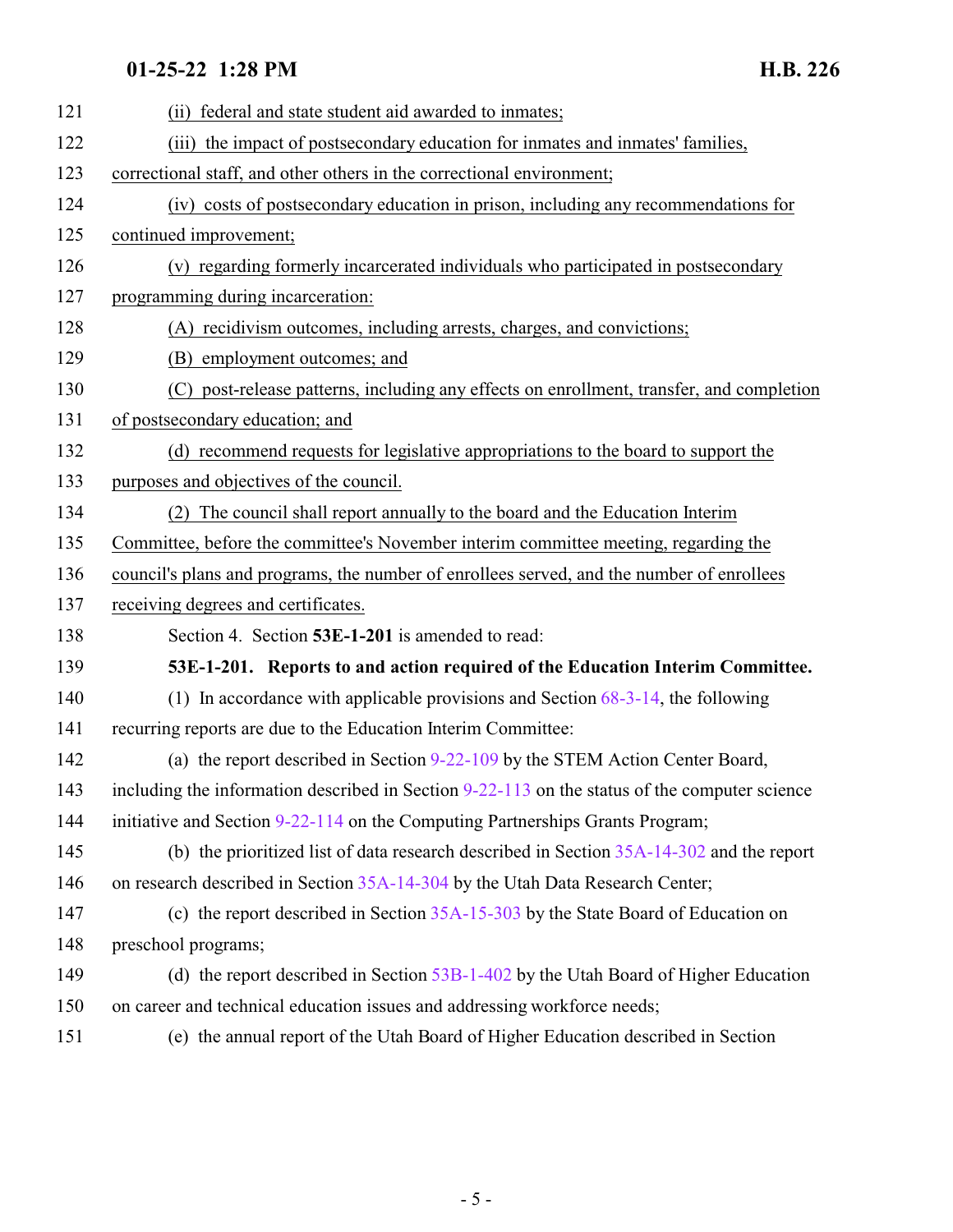| 152 | $53B-1-402$ ;                                                                                  |
|-----|------------------------------------------------------------------------------------------------|
| 153 | (f) the reports described in Section $53B-28-401$ by the Utah Board of Higher Education        |
| 154 | regarding activities related to campus safety;                                                 |
| 155 | (g) the State Superintendent's Annual Report by the state board described in Section           |
| 156 | $53E-1-203$ ;                                                                                  |
| 157 | (h) the annual report described in Section $53E-2-202$ by the state board on the strategic     |
| 158 | plan to improve student outcomes;                                                              |
| 159 | (i) the report described in Section 53E-8-204 by the state board on the Utah Schools for       |
| 160 | the Deaf and the Blind;                                                                        |
| 161 | (i) the report described in Section $53E-10-703$ by the Utah Leading through Effective,        |
| 162 | Actionable, and Dynamic Education director on research and other activities;                   |
| 163 | (k) the report described in Section $53F-4-203$ by the state board and the independent         |
| 164 | evaluator on an evaluation of early interactive reading software;                              |
| 165 | (1) the report described in Section 53F-4-407 by the state board on UPSTART;                   |
| 166 | (m) the reports described in Sections $53F-5-214$ and $53F-5-215$ by the state board           |
| 167 | related to grants for professional learning and grants for an elementary teacher preparation   |
| 168 | assessment; [and]                                                                              |
| 169 | (n) the report described in Section $53F-5-405$ by the State Board of Education                |
| 170 | regarding an evaluation of a partnership that receives a grant to improve educational outcomes |
| 171 | for students who are low income[.]; and                                                        |
| 172 | (o) the report described in Section $63C-25-202$ regarding the Higher Education and            |
| 173 | Corrections Council.                                                                           |
| 174 | (2) In accordance with applicable provisions and Section $68-3-14$ , the following             |
| 175 | occasional reports are due to the Education Interim Committee:                                 |
| 176 | (a) the report described in Section $35A-15-303$ by the School Readiness Board by              |
| 177 | November 30, 2020, on benchmarks for certain preschool programs;                               |
| 178 | (b) the report described in Section 53B-28-402 by the Utah Board of Higher Education           |
| 179 | on or before the Education Interim Committee's November 2021 meeting;                          |
| 180 | (c) the reports described in Section $53E-3-520$ by the state board regarding cost centers     |
| 181 | and implementing activity based costing;                                                       |
| 182 | (d) if required, the report described in Section $53E-4-309$ by the state board explaining     |